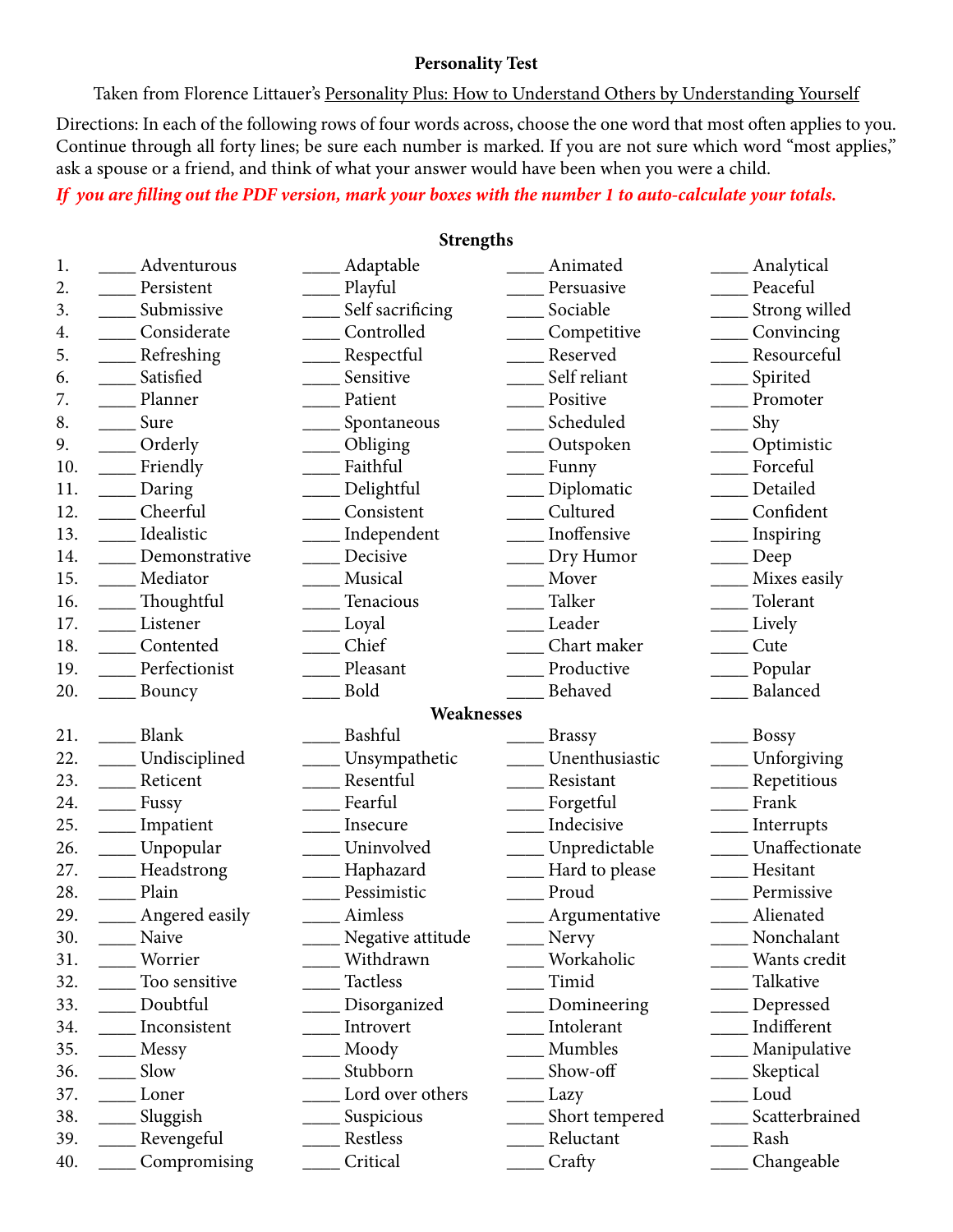# Personality Scoring Sheet

Transfer all your marks from the first sheet to this sheet and add up your totals. The words are in a different order on the profile and scoring sheets

|     | <b>Strengths</b>        |                          |                           |                            |  |  |  |
|-----|-------------------------|--------------------------|---------------------------|----------------------------|--|--|--|
|     | <b>Popular Sanguine</b> | <b>Powerful Choleric</b> | <b>Perfect Melancholy</b> | <b>Peaceful Phlegmatic</b> |  |  |  |
| 1.  | Animated                | Adventurous              | Analytical                | Adaptable                  |  |  |  |
| 2.  | Playful                 | Persuasive               | Persistent                | Peaceful                   |  |  |  |
| 3.  | Sociable                | <b>Strong Willed</b>     | Self sacrificing          | Submissive                 |  |  |  |
| 4.  | Convincing              | Competitive              | Considerate               | Controlled                 |  |  |  |
| 5.  | Refreshing              | Resourceful              | Respectful                | Reserved                   |  |  |  |
| 6.  | Spirited                | Self reliant             | Sensitive                 | Satisfied                  |  |  |  |
| 7.  | Promoter                | Positive                 | Planner                   | Patient                    |  |  |  |
| 8.  | Spontaneous             | Sure                     | Scheduled                 | Shy                        |  |  |  |
| 9.  | Optimistic              | Outspoken                | Orderly                   | Obliging                   |  |  |  |
| 10. | Funny                   | Forceful                 | Faithful                  | Friendly                   |  |  |  |
| 11. | Delightful              | Daring                   | Detailed                  | Diplomatic                 |  |  |  |
| 12. | Cheerful                | Confident                | Cultured                  | Consistent                 |  |  |  |
| 13. | Inspiring               | Independent              | Idealistic                | Inoffensive                |  |  |  |
| 14. | Demonstrative           | Decisive                 | Deep                      | Dry humor                  |  |  |  |
| 15. | Mixes easily            | Mover                    | Musical                   | Mediator                   |  |  |  |
| 16. | Talker                  | Tenacious                | Thoughtful                | Tolerant                   |  |  |  |
| 17. | Lively                  | Leader                   | Loyal                     | Listener                   |  |  |  |
| 18. | Cute                    | Chief                    | Chart maker               | Contented                  |  |  |  |
| 19. | Popular                 | Productive               | Perfectionist             | Pleasant                   |  |  |  |
| 20. | Bouncy                  | <b>Bold</b>              | Behaved                   | Balanced                   |  |  |  |
|     |                         | Weaknesses               |                           |                            |  |  |  |
| 21. | <b>Brassy</b>           | <b>Bossy</b>             | Bashful                   | Blank                      |  |  |  |
| 22. | Undisciplined           | Unsympathetic            | Unforgiving               | Unenthusiastic             |  |  |  |
| 23. | Repetitious             | Resistant                | Resentful                 | Reticent                   |  |  |  |
| 24. | Forgetful               | Frank                    | Fussy                     | Fearful                    |  |  |  |
| 25. | Interrupts              | Impatient                | Insecure                  | Indecisive                 |  |  |  |
| 26. | Unpredictable           | Unaffectionate           | Unpopular                 | Uninvolved                 |  |  |  |
| 27. | Haphazard               | Headstrong               | Hard to please            | Hesitant                   |  |  |  |
| 28. | Permissive              | Proud                    | Pessimistic               | Plain                      |  |  |  |
| 29. | Angered easily          | Argumentative            | Alienated                 | Aimless                    |  |  |  |
| 30. | Naive                   | Nervy                    | Negative attitude         | Nonchalant                 |  |  |  |
| 31. | Wants credit            | Workaholic               | Withdrawn                 | Worrier                    |  |  |  |
| 32. | Talkative               | <b>Tactless</b>          | Too sensitive             | Timid                      |  |  |  |
| 33. | Disorganized            | Domineering              | Depressed                 | Doubtful                   |  |  |  |
| 34. | Inconsistent            | Intolerant               | Introvert                 | Indifferent                |  |  |  |
| 35. | Messy                   | Manipulative             | Moody                     | Mumbles                    |  |  |  |
| 36. | Show-off                | Stubborn                 | Skeptical                 | Slow                       |  |  |  |
| 37. | Loud                    | Lord over others         | Loner                     | Lazy                       |  |  |  |
| 38. | Scatterbrained          | Short tempered           | Suspicious                | Sluggish                   |  |  |  |
| 39. | Restless                | Rash                     | Revengeful                | Reluctant                  |  |  |  |
| 40. | Changeable              | Crafty                   | Critical                  | Compromising               |  |  |  |

## **Totals:**

 $\overline{0}$   $\overline{0}$   $\overline{0}$   $\overline{0}$   $\overline{0}$   $\overline{0}$   $\overline{0}$